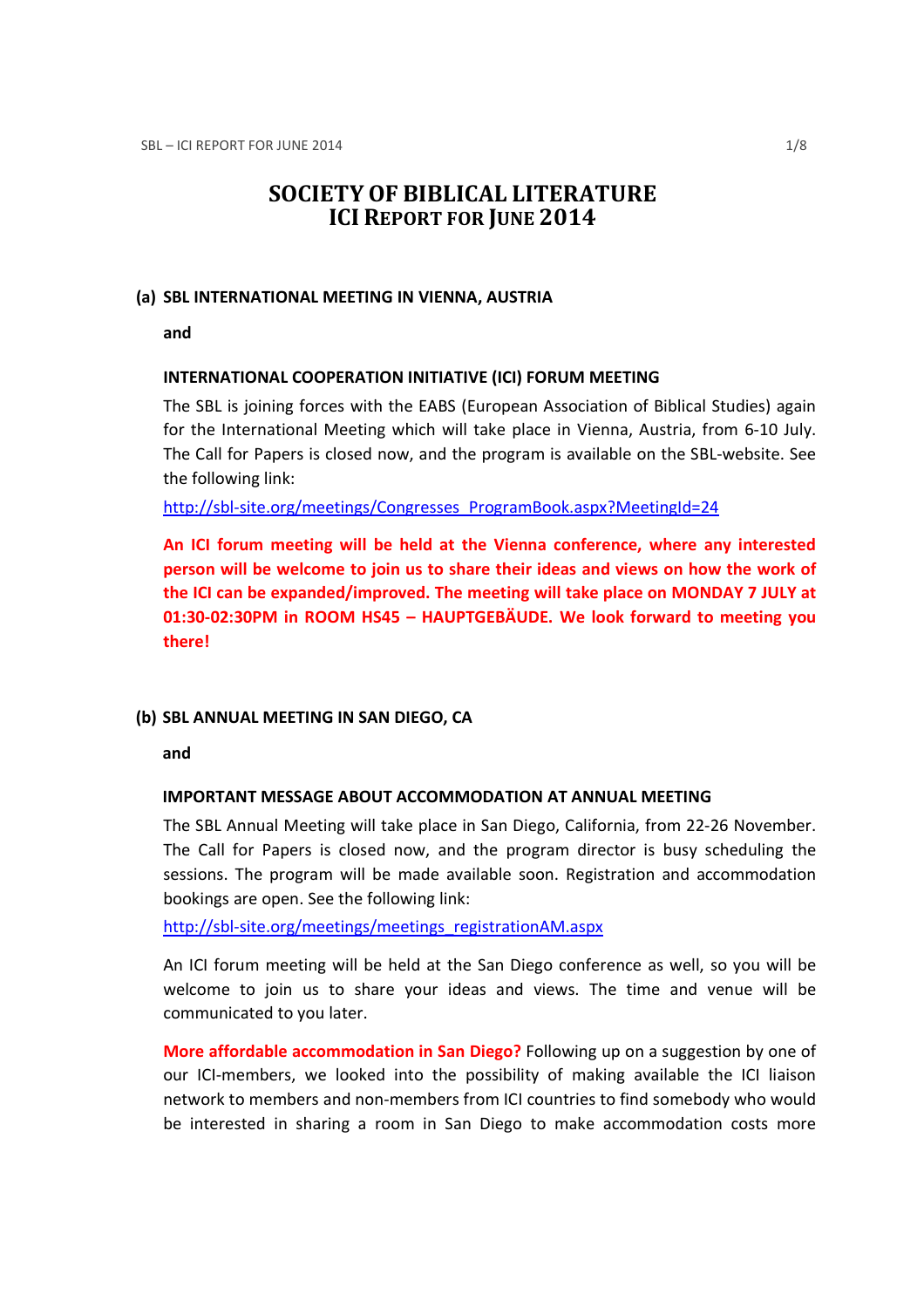affordable. We are happy to announce that you may send a message to Tim Langille (tim.langille@gmail.com), our liaison officer who will then distribute your request through the ICI network. Mention in your e-mail from when till when you will need accommodation, your gender, and contact details. Further contact can then be established directly.

# (c) PUBLICATION IN ANEM/MACO

ANEM/MACO is a series that was established by the SBL at the request of the International Cooperation Initiative (ICI), and which is co-edited by Ehud Ben Zvi and Roxanna Flammini. The series publishes volumes on the Ancient Near East (including ancient Israel) electronically and makes them freely available for download. (Paperback and hardback versions of the volumes are available too, for a reasonable price.) Any work published in ANEM/MACO is freely available in electronic version to anyone in perpetuity. To view the volumes published in the series, please go to http://www.sblsite.org/publications/Books\_ANEmonographs.aspx

The latest volume in ANEM/MACO is still hot of the press! See the further information below, as well as the link where it can be downloaded for free.

# Divination, Politics, & Ancient Near Eastern Empires

# Edited by Alan Lenzi and Jonathan Stökl

This collection examines the ways that divinatory texts in the Hebrew Bible and the ancient Near East undermined and upheld the empires in which the texts were composed, edited, and read. Nine essays and an introduction engage biblical scholarship on the Prophets, Assyriology, the Dead Sea Scrolls, and the critical study of Ancient Empires.

Features:

- Interdisciplinary approaches include propaganda studies
- Essays examine how biblical and other ancient Near Eastern texts were shaped by political and theological empires
- Index of ancient sources

To download the book for free, paste the following link into your browser: http://sbl-site.org/assets/pdfs/pubs/9781589839984\_OA.pdf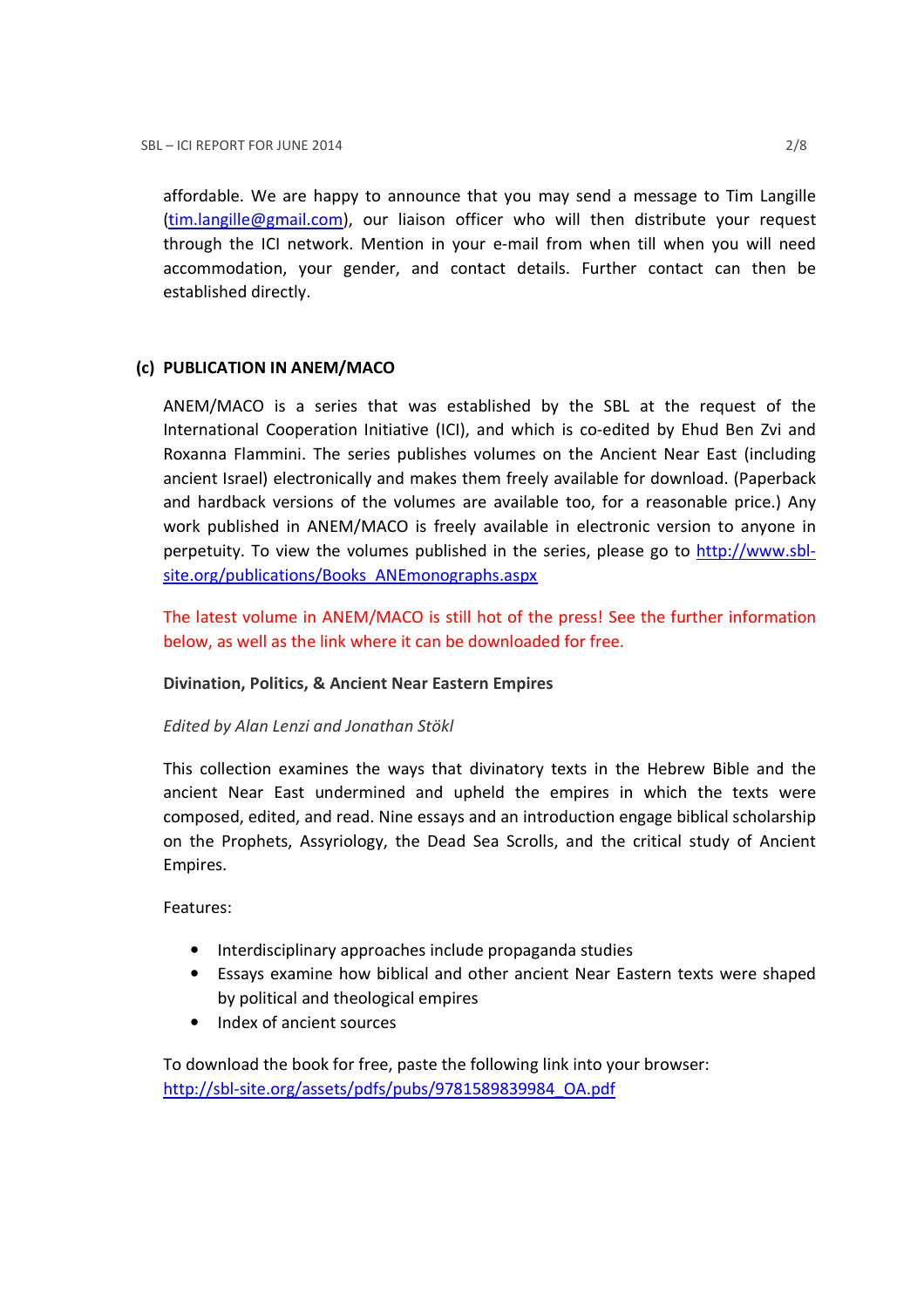# (d) PUBLICATION IN IVBS

IVBS is a series that was established by the SBL at the request of the International Cooperation Initiative (ICI), and which is co-edited by Monica Melanchthon and Jione Havea. IVBS encourages in particular submissions from scholars in the present seven international regions for which it has editorial boards: Africa, Central and Eastern Europe, Latin America, Middle East-South Asia, Northeast Asia, Pacific, and Southeast Asia. Interregional collaborations are also welcome. IVBS publishes works in English and in any other language for which its editors can find qualified peer reviewers. Any work published in IVBS is freely available to anyone in perpetuity. The series publishes work generally in the area of reception history and criticism. The scope is not limited to any particular biblical text or historical timeframe. The works will mainly be published in English and, wherever possible, also in primary languages of authors. For more information please go to http://ivbs.sbl-site.org/home.aspx. If you would consider publishing your work in this series, feel free to contact one of the two general editors, Monica Melanchthon or Jione Havea.

# (e) PUBLICATIONS: ONLINE BOOKS – NEW BOOKS ADDED

(For the full list, please go to http://www.sbl-site.org/publications/Books\_ICIbooks.aspx)

### Time and Astronomy in Past Cultures

Soltysiak, Arkadiusz. Time and Astronomy in Past Cultures, Gorgias Précis Portfolios 6. Piscataway: Gorgias Press, 2009.

The volume contains selected papers presented at the conference "Time and Astronomy in Past Cultures" which was held in Torun, Poland early spring 2005. The meeting was organised as a commemoration o the late Andrzej Wiercinski (1930-2003) who in mid-1970s initiated in Poland the scholarly research on astronomy in culture and ancient calendars. Among 12 papers published in the present book, five concern Near Eastern calendars and sky-watching, three are devoted to European archaeoastronomy (including a paper on Stonehenge), two represent ethnoarchaeological research in the Baltic area.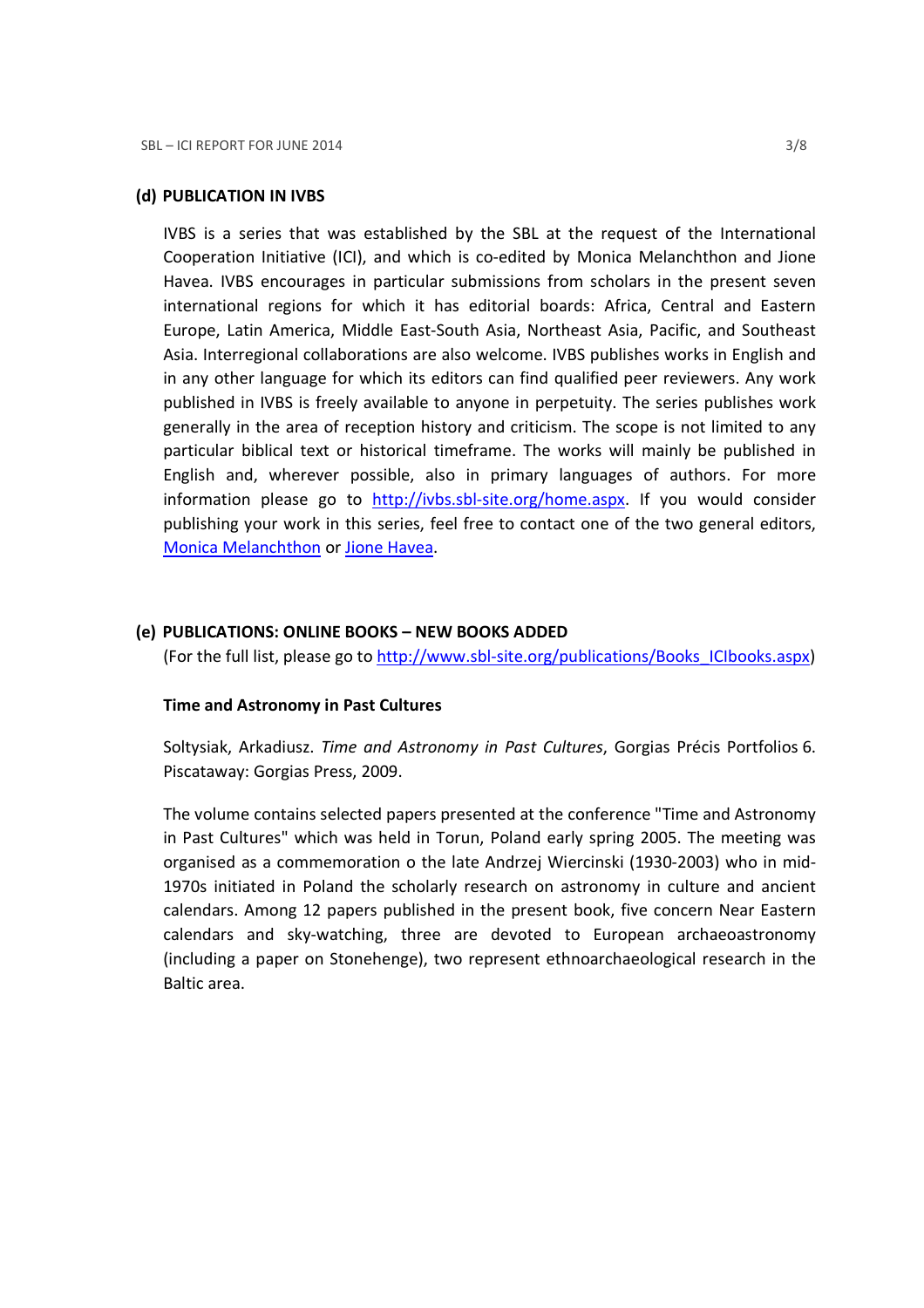#### Constructing the Other in Ancient Israel and the USA

Miles, Johnny. Constructing the Other in Ancient Israel and the USA, Bible in the Modern World, 32. Sheffield: Sheffield Phoenix Press, 2011.

Always spoken for, never speaking. Always the object of discourse, never the subject. Constant focus upon Israel in the biblical texts by the interpretative tradition in the modern context has resulted, whether consciously or not, in the eclipse of voices of Israel's Palestinian neighbors. Interpretations reinforce the liminality of ethnic groups like the Edomites, Moabites, Ammonites, and Samaritans effected initially through representation. Stereotyping becomes an ethno-typing strategy that establishes the presumed superiority of 'Israel', the identity construction of the 'others' as anything but superior, and the placement of each group stereotyped on the 'border'.

A postcolonial perspective, however, reveals that the focus of the commentary tradition extends liminality beyond the temporal. This study brings to speech the constructed voices of marginalized ethnic groups by juxtaposing those of fifth-century Yehud with those of nineteenth-century America placed there by stereotypic re-presentations. The examination of these re-presentations, though they intend to establish separation through an identity of difference, reveal instead a reflection of the identity of 'self' within 'other' despite efforts by an ethnic group identifying itself as 'Israel'.

### Sacred Texts and Sacred Meanings: Studies in Biblical Language and Literature

Sawyer, John F.A. Sacred Texts and Sacred Meanings: Studies in Biblical Language and Literature, Hebrew Bible Monographs, 28. Sheffield: Sheffield Phoenix Press, 2011.

John Sawyer has been known for over 40 years as one of the finest British biblical scholars, always alert to new perspectives in biblical criticism and a pioneer in fruitful applications of new, often interdisciplinary, research methods. He has been an inspiring teacher to generations of students in Glasgow (1964-65), Newcastle upon Tyne (1965- 94), Lancaster (1994-2002) and Oxford (2005-2008). From the very beginning he saw the need to apply sound linguistic theory to the study of the Bible, with the fundamental insight that all texts can have, and very often have had, more than one meaning. No one meaning can claim priority over the others, he argues. The 'original meaning', more or less convincingly reconstructed by modern scholarship, can claim chronological priority, but that is all. What the text has meant to its Jewish and Christian readers down the centuries should be as much the subject of scholarly attention as any 'original' meaning.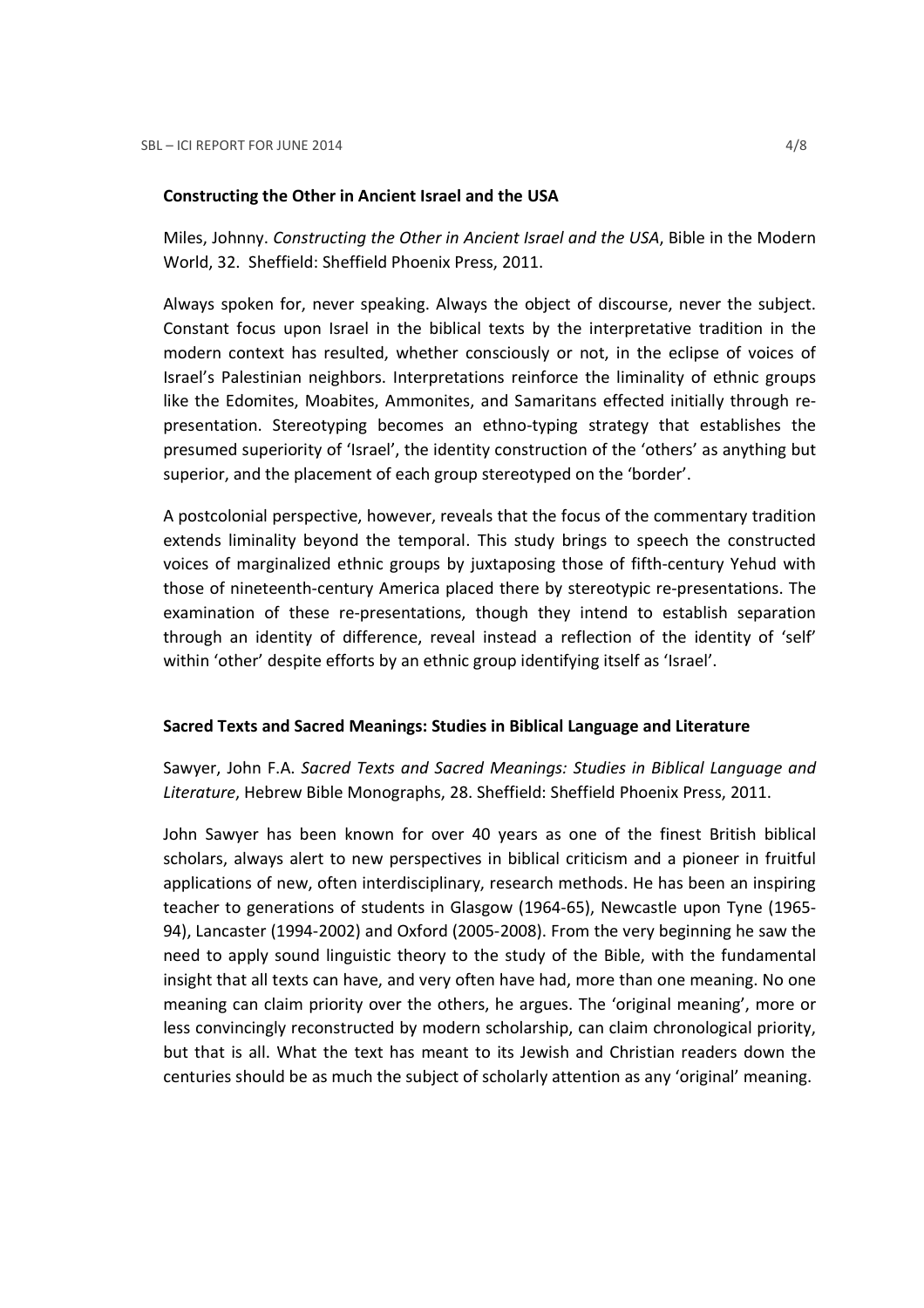#### Wisdom from the Late Bronze Age

Cohen, Yoram. Wisdom from the Late Bronze Age . Writings from the Ancient World. Atlanta: Society of Biblical Literature, 2013.

This volume presents the original texts and annotated translations of a collection of Mesopotamian wisdom compositions and related texts of the Late Bronze Age (ca. 1500 1200 B.C.E.) found at the ancient Near Eastern sites of Hattu a, Emar, and Ugarit. These wisdom compositions constitute the missing link between the great Sumerian wisdom corpus and early Akkadian wisdom literature of the Old Babylonian period, on the one hand, and the wisdom compositions of the first millennium B.C.E., on the other. Included here are works such as the Ballad of Early Rulers, Hear the Advice, and The Date-Palm and the Tamarisk, as well as proverb collections from Ugarit and Hattu a. A detailed introduction provides an assessment of the place of wisdom literature in the ancient curriculum and library collections.

#### The Bible as Christian Scripture: The Work of Brevard S. Childs

Seitz, Christopher R. and Kent Harold Richards, eds. The Bible as Christian Scripture: The Work of Brevard S. Childs. Biblical Scholarship in North America. Atlanta: Society of Biblical Literature, 2013.

This memorial volume both displays and evaluates the canonical approach of Brevard S. Childs, whose attention to history through time animated his interest in the Bible s use in the church through the ages up to and including the present. Just as Childs wrote on a wide range of topics canonical and theological both Testaments, Isaiah and Exodus, the Pauline letters, the history of biblical interpretation, biblical theology, and historical, theological, and methodological questions the contributors to this volume, seasoned colleagues as well as younger scholars who studied with Childs, offer an international collection of historical, theological, and New Testament essays as well as contributions focused on the Old Testament. The contributors are Stephen B. Chapman, Brevard S. Childs, Don Collett, Daniel R. Driver, Mark W. Elliott, Leonard G. Finn, Mark Gignilliat, Bernd Janowski, Jörg Jeremias, Leander E. Keck, Neil B. MacDonald, David L. Petersen, Murray A. Rae, C. Kavin Rowe, and Christopher R. Seitz.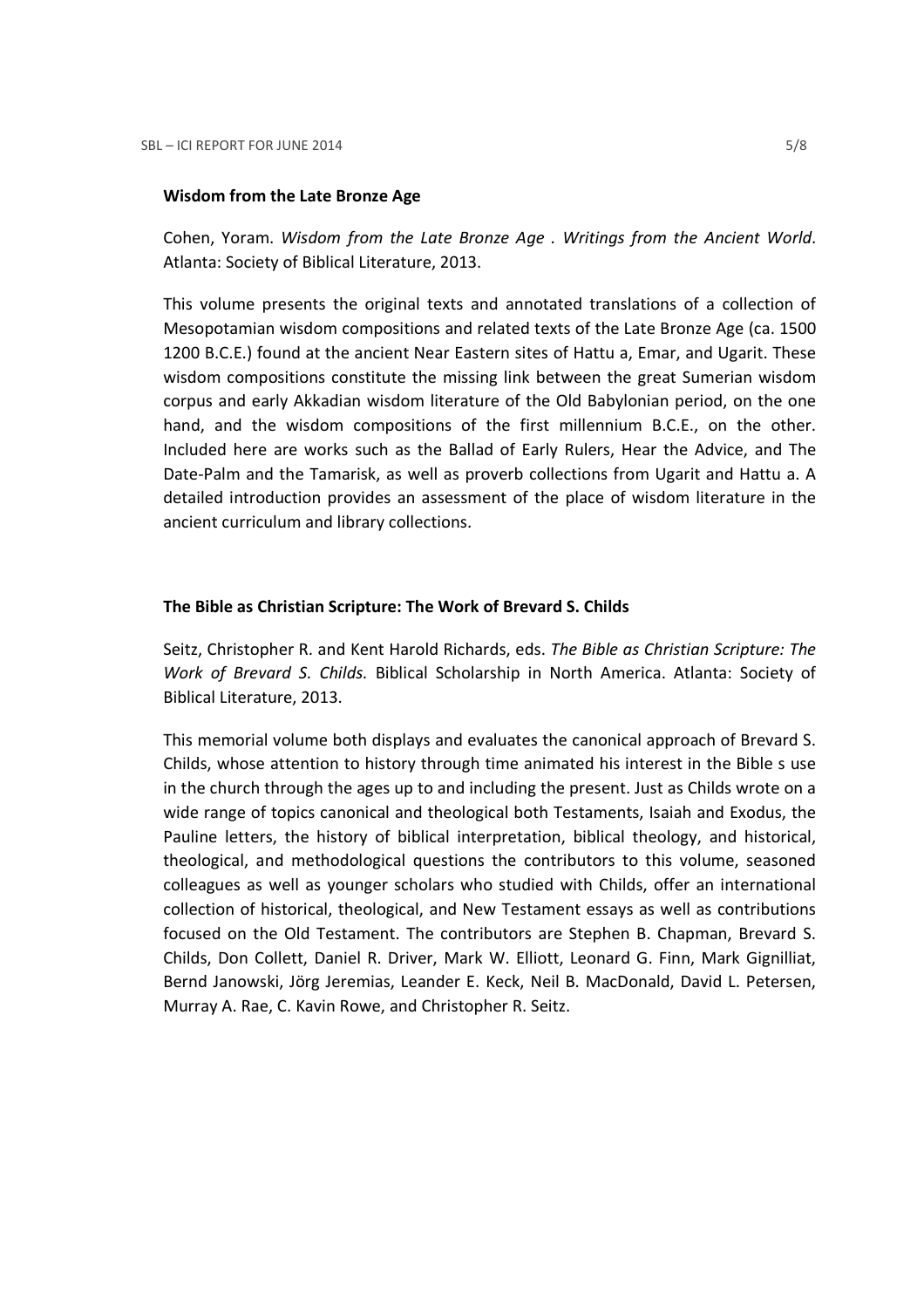# (f) EVENTS

The SBL maintains a significant list of events taking place anywhere in the globe. For the full list please go to http://www.sbl-site.org/meetings/events.aspx

A selection of events is listed below—mainly those taking place in ICI regions.

Please provide information on conferences in your region, including calls for papers, to Sharon Johnson at sharon.johnson@sbl-site.org.

### July 1-4, 2014

# Meeting of the Society of Indonesian Biblical Scholars (ISBI)

The next meeting of the ISBI will be held from the 1-4 July 2014 in Manado, North Celebes. The meeting is jointly hosted by STAKN Manado and STFK Pineleng. The theme of the conference is "Monotheism in Bible and Local Religions." For more information regarding this conference please write to ISBI's President Rev Agus Santoso or via ICI liaison Martin Harun.

# July 6-10, 2014

### SBL International Meeting &

### European Association of Biblical Studies Meeting

To be held in Vienna. Call for papers is closed now. Registration is now open. See information above.

### July 7-11, 2014

# **MATS**

The biennial conference of the Melanesian Association of Theological Schools will be held at the Christian Leaders' Training College, Mt. Hagen, Papua New Guinea, from 7- 11 July 2014. The conference theme is Gospel Responses to Vital Issues Facing the Melanesian World in the 21st Century: Biblical, Theological, Missiological. For more information email Dr. Doug Hanson at:

graduate\_studies@cltc.ac.pg and douglas.david.hanson@gmail.com or phone (675) 73565595.

### October 9-10, 2014

International Theological Conference "The Knowledge of God: East and West. Dogmatic and Spiritual Dimensions"

Keynote Speakers: Andrew Louth, Durham University and Robin Darling Young, The Catholic University of America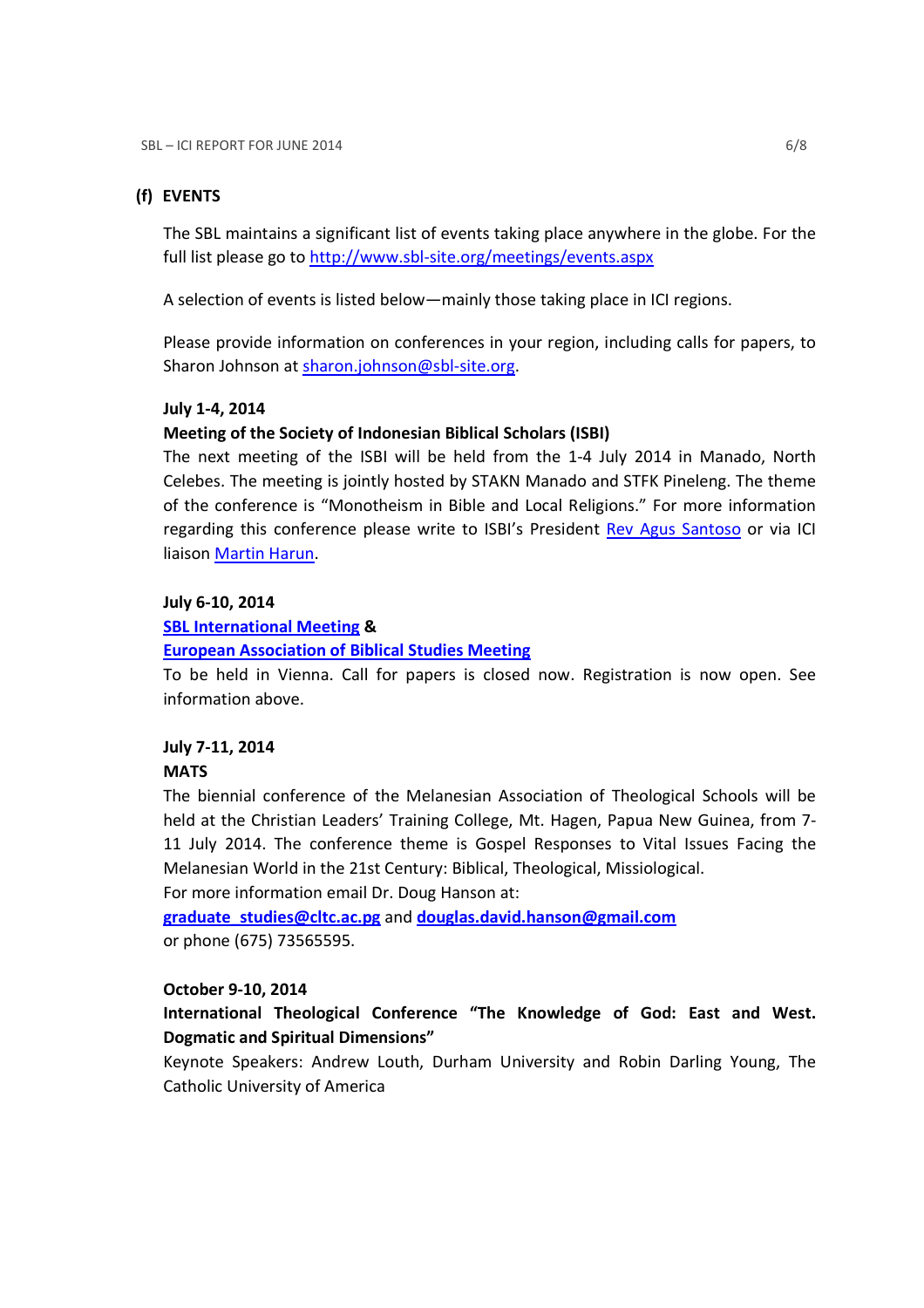The Christian Churches in the West and East have been seeking new approaches to interpreting the nature of the knowledge of God to reengage the reciprocal relation between theology and spirituality and to balance theological academic education with missionary practices of evangelization of the Church. It is commonly believed that the depth of the knowledge of God is found in the living experience of communicating with God. But how are we to articulate it theologically and implement it practically in the face of secularist challenges of the postmodern era? This conference proposes to become a theological forum, in which we will discuss different ways to attain the knowledge of God in the context of secularization and globalization.

Conference Focus: The Conference intends to be a theological forum for Orthodox, Roman Catholic, Ukrainian Greek Catholic and Protestant theologians to discuss different approaches to the "knowledge of God" based on Western and Eastern traditions.

Conference Details: The Conference will take place on October 9-10, 2014, at the Faculty of Philosophy and Theology of the Ukrainian Catholic University, L'viv, Khutorivka St. 35a. It will have plenary sessions in the morning and three thematic sessions in the afternoon: (i) Dogmatic Foundations of the Knowledge of God; (ii) Church Fathers on the Knowledge of God; (iii) Spiritual Life, Askesis, and the Knowledge of God.

Submit your proposal in Ukrainian, Russian, Polish or English. Participants interested in submitting a proposal and presenting at conference in Ukrainian, Russian, Polish or English may submit their proposals (see the form below) until June 30, 2014 to the following email address: theologia@ucu.edu.ua

Full texts in a form of articles will be considered for publication.

The organizers will pay for food, accommodation and publications.

Conference sessions will be held at the Faculty of Philosophy and Theology (Khutorivka St 35a, Lviv, Ukraine) with lodging at the University Residence Building (Kozelnytska St 2A, Lviv, http://studyukrainian.org.ua/en/about-lviv/accommodation\_in\_lviv).

The participants will pay for transportation (the organizers will arrange individual pick ups from the Lviv airport LWO for free).

Registration fee: 100 USD or 80 Euros (payable in cash at the registration desk in Lviv) For further information please visit us at http://www.theologia.ucu.edu.ua/kontakty, email: theologia@ucu.edu.ua, or call + 38 032 240 99 55.

### Submission Form

http://theologia.ucu.edu.ua/en/component/content/article/7-anonsy/345 mizhnarodna-naukova-bogoslovska-konferencija-qbogopiznannja-shid-zahiddogmatychni-ta-duhovni-vymiryq